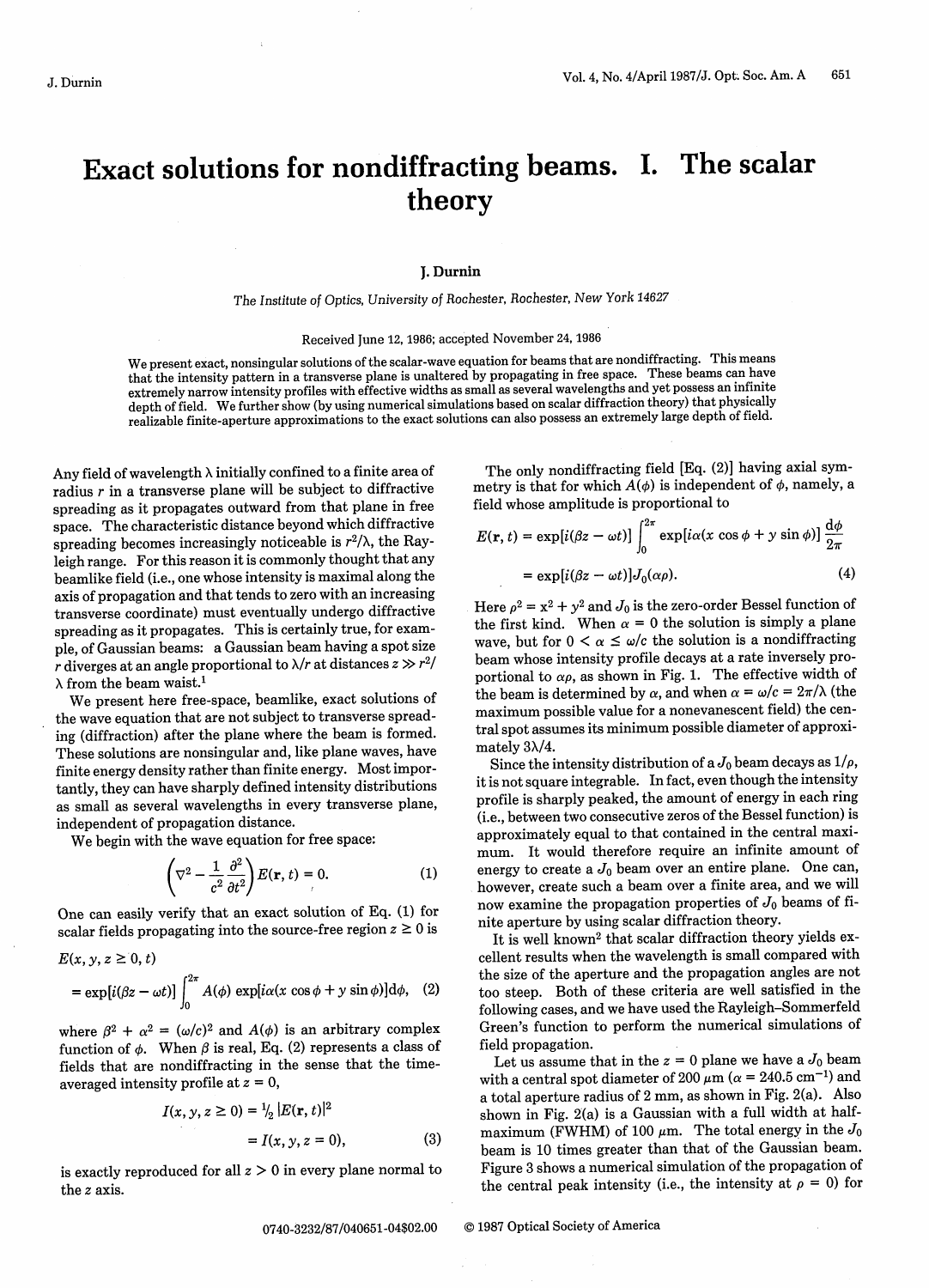



Fig. 2. Intensity distributions for a  $J_0$  beam (--) and a Gaussian beam (----): (a) when  $z = 0$  (i.e., in the initial plane where the beams are assumed to be formed), (b) when  $z = 25$  cm, (c) when  $z = 75$  cm, (d) when  $z = 100$  cm, and (e) when  $z = 120$  cm, assuming that  $\lambda = 0.5 \mu$ m. Note that in 2(b)–2(e) the intensity of the Gaussian beam has been multiplied by 10.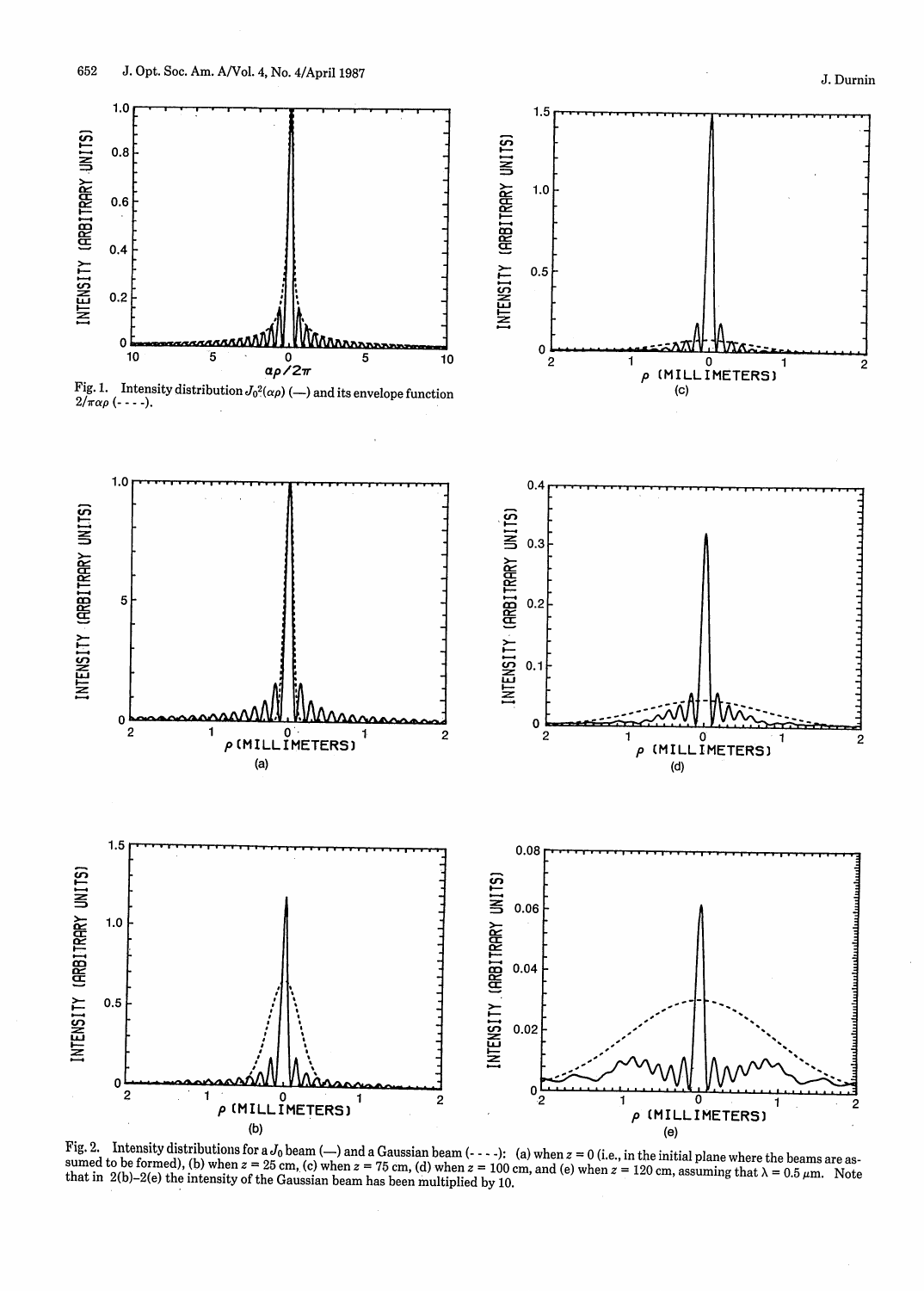



each beam as a function of distance from the  $z = 0$  plane when  $\lambda = 0.5 \mu \text{m}$ . The peak intensity of the  $J_0$  beam oscillates in a manner reminiscent of the intensity distribution for the Fresnel diffraction pattern of a knife edge.

Figures 2(b), 2(c), 2(d), and 2(e) show the beam intensity profiles at  $z = 25, 75, 100,$  and 120 cm, respectively, with the intensity of the Gaussian profiles multiplied by a factor of 10 (that is, these Gaussian beam profiles are the result of a Gaussian in the  $z = 0$  plane having a FWHM =  $100 \mu m$  and a total energy equal to that of the  $J_0$  beam). The  $J_0$  beam has a remarkably greater depth of field than the Gaussian, and this is due in large part to its energy distribution. Only 5% of the total energy of the  $J_0$  beam is initially contained within the central maximum, yet this is sufficient to create a sharply defined central spot with an unchanging  $200$ - $\mu$ m diameter over a distance of approximately 1 m. The Gaussian beam, on the other hand, initially concentrates almost 100% of its energy within the  $200$ - $\mu$ m spot diameter and shows measurable spreading after propagating only 1 cm.



Fig. 4. Intensity distributions for a  $J_0$  beam: (a) when  $z = 0$ , (b) when  $z = 2$  m, (c) when  $z = 4$  m, and (d) when  $z = 5.5$  m. The aperture at  $z = 0$ has a radius of 1 cm, but only the central 4 mm of the beam is plotted in (b)–(d) in order to show clearly that the central spot diameter has not changed.